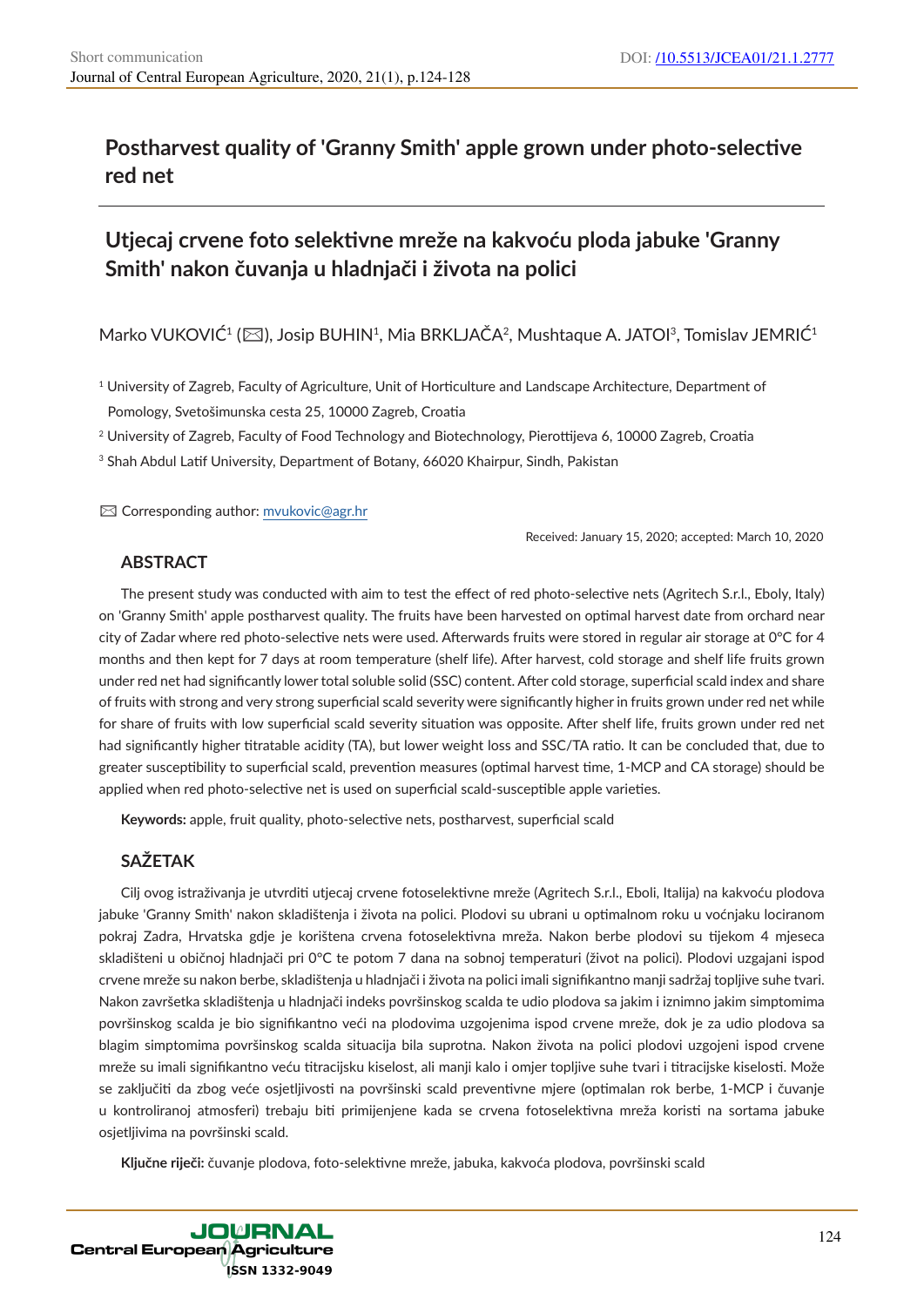### **INTRODUCTION**

Nets have long history of application in agriculture as for protecting the crop against wind, hail, excessive solar radiation, birds etc (Bosco et al., 2015). Since last decade, the traditional netting has been improvised and emerged as an innovative and eco-friendly technology in form of the photo-selective nets in modern fruit production. Photo-selective (coloured) netting is an emerging agrotechnical concept, by which the netting is used to modify the quality of the transmitted light, in addition to its basic protective function (Basile et al., 2012). The photo-selective nets are made up of translucent threads that selectively screen out defined spectral bands of the light transmitted through them, in the UV and/or visible spectral ranges, concomitantly with transforming direct light into scattered/diffused light (Basile et al., 2012). In addition to their usual and traditional usage, in recent times they are also studied as protection against different pest problems on different crops (Sauphanor et al., 2012). Since it is a new technology hence there is limited information available regarding its effect on harvest and especially on postharvest fruit quality.

In previous research studies (Brkljača et al., 2016; Vuković et al., 2017.) it was determined that red nets have satisfactory effect on harvested apple, peach and nectarine fruit quality. The present work is hence an extension of previous studies with aim to test the effect of red photo-selective nets (Agritenax, Italy) on 'Granny Smith' apples postharvest quality.

#### **MATERIALS AND METHODS**

Pre-harvest part of the research work was established at apple orchard near city of Zadar, Croatia in April on the apple (*Malus domestica* Borkh.) cv. 'Granny Smith' grafted on M9 rootstock. The apples were raised as slender spindles with a spacing of  $3.4 \text{ m} \times 1.3 \text{ m}$ . The experiment consisted of two treatments: the trees covered with red nets (Agritech S.r.l., Eboly, Italy) with mesh size of 2.4 × 4.8 mm and uncovered as control. For each treatment there were three repetitions, and each repetition consisted of 10 fruits from three fruit trees. Fruits were

harvested on optimal harvest date on 04th September, that was determined by usual measurements for harvest date prediction: fruit firmness, total soluble solids (SSC), starch degradation level and maturity index.

The post-harvest part of research was conducted at Department of Pomology, Unit of Horticulture and Landscape Architecture, Faculty of Agriculture, University of Zagreb, Croatia. Fruits were stored in regular air storage at 0°C for 4 months, then kept for 7 days at room temperature (shelf life). Fruits were analysed after harvest, cold storage and shelf life. Quality parameters that were analysed in all phases were: fruit mass, fruit firmness, SSC, titratable acidity (TA) and SSC/TA ratio. Starch degradation level and maturity index was determined after harvest while fruit weight loss was measured after cold storage and shelf life period. Superficial scald index, share of fruit with no superficial scald symptoms, share of fruit with low, medium, strong and very strong superficial scald symptoms were determined after cold storage. Due to complete development of superficial scald symptoms on apple surface on all samples it was not determined after shelf life.

From each repetition 10 fruits were analysed (30 fruits per treatment). The average value of fruit mass and fruit weight loss was calculated using a digital analytical balance (OHAUS Adventurer AX2202, Ohaus Corporation Parsippani, NJ, USA) with accuracy of 0.01 g and was expressed in g and % (respectively). The starch degradation level was scored using a 10-point CTIFL scale (Centre Technique Interprofessionnel des fruits et Legumes, Paris, France). The firmness was measured using PCE PTR-200 (PCE Instruments, Jupiter/Palm Beach, USA) fitted with 11 mm diameter plunger and expressed in kg·cm-2. Measurements regarding firmness were taken at four equatorial positions on each fruit at 90°. The SSC was measured with a hand digital refractometer (Atago, PAL-1, Tokyo, Japan) and expressed as °Brix. TA was determined by titration method with 0.1 N NaOH and expressed as % of malic acid. The SSC/TA ratio was calculated from the corresponding values of SSC and TA for each fruit. Maturity index (Streif) was calculated as the

**JOURNAL Central European Agriculture** ÍSSN 1332-9049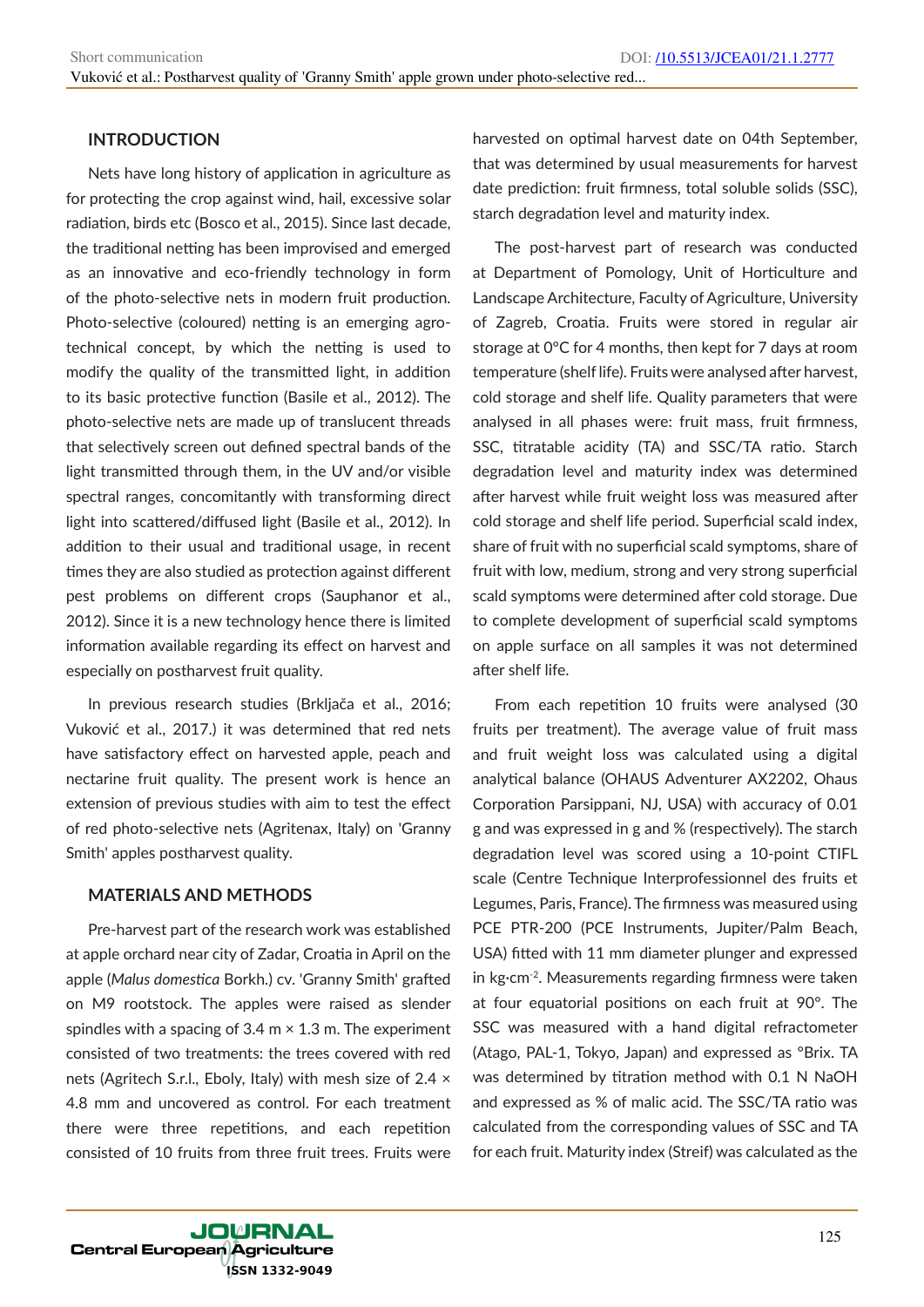quotient of [firmness/(SSC · starch index)] (Streif, 1996). Share of fruits with no superficial scald symptoms and share of fruits with low, medium, strong and very strong superficial scald symptoms were determined according to seizure of superficial scald symptoms on apple surface as: 0 %, >0 and ≤25 %, >25 and ≤50 %, > 50 and ≤75 %, >75 and ≤100 % (respectively). Scald index was calculated from the corresponding above stated values.

Data were analysed using analysis of variance (ANOVA) and F-test using SAS statistical software ver. 9.4 (SAS Institute, NC). F-test was used since there were only two experimental treatments (control and red net) and it was sufficient for determination of statistical difference.

#### **RESULTS AND DISCUSSION**

The data presented in Table 1. show the influence of the application of red net on fruit quality parameters of harvested apple cv. 'Granny Smith'. SSC content was significantly higher (P<0.05) in fruits grown without net or control. Regarding fruit mass, starch degradation level, fruit firmness, TA, SSC/TA ratio and maturity index no significant differences were recorded between treatments. According to Manja and Aoun (2019) indicators of internal fruit quality (such as firmness, ripeness, sugar content, and acidity) seemed to be less affected by nets compared to external indicators, which corresponds to the most of obtained results in this research. Results on SSC contents are in accordance with Amarante et al. (2011) for apple cv. 'Gala' grown under white nets. However, in the same study authors reported no significant difference for cv. 'Fuji'. Brkljača et al. (2016) found no significant differences in SSC on apple cv. 'Cripps Pink' between control, red and white

nets. However, control had statistically highest value. According to Amarante et al. (2011), lower flesh firmness and SSC at commercial maturity of fruits under nets may be due to the decrease of structural (cell wall and middle lamellae components) and storage carbohydrates in fruit under shading conditions. In this study, a non-significant trend can be seen that fruits from red net tend to have higher fruit mass than fruits from control. In available literature there are conflicted reports about fruit mass and still it is a matter of discussion. Bosco et al. (2015) reported that apple cvs. 'Royal Gala' and 'Fuji Suprema' had significantly lower fruit mass of fruits grown under black anti-hail net than in control. Whereas, Amarante et al. (2011) reported that apple cvs. 'Gala' and 'Fuji' grown under white net had significantly higher fruit mass.

The data presented in Table 2 show the influence of the application of red nets on fruit quality parameters of apple cv. 'Granny Smith' after cold storage. SSC content was significantly higher (P<0.05) in fruits grown without net than under red net. These results are in accordance with the findings obtained by Amarante et al. (2011) for cv. 'Gala', but for cv. 'Fuji' results were opposite. Superficial scald index was significantly higher (P<0.05) in fruits grown under the red net than those from control trees. The influence of red net on severity of superficial scald symptoms is presented in Figure 1. Fruit grown without net had significantly higher share of fruits with low superficial scald severity symptoms (P<0.05) after cold storage. Share of fruits with strong and very strong superficial scald severity symptoms were significantly higher (P<0.05) in fruits grown under the red net. However, despite the non-significant difference, share of healthy fruit tend to be higher in fruits grown without

**Table 1.** Fruit quality parameters of harvested apples grown under red net and in control

| Treatment | Fruit mass<br>(g)               | <b>Starch</b><br>$(1-10$ CTIFL) | <b>Fruit firmness</b><br>$(kg \cdot cm^{-2})$ | <b>SSC</b><br>(°Brix)    | ТA<br>(as % of malic)   | SSC/TA                        | Maturity index<br>(Streif)   |
|-----------|---------------------------------|---------------------------------|-----------------------------------------------|--------------------------|-------------------------|-------------------------------|------------------------------|
| Red net   | $180.69 \pm 24.82$ <sup>a</sup> | $5.33 \pm 1.84^{\circ}$         | $8.63 \pm 0.66^{\circ}$                       | $11.93 \pm 0.66^{\circ}$ | $0.82\pm0.10^{\rm a}$   | $14.86 \pm 2.18$ <sup>a</sup> | $0.15 \pm 0.06^{\circ}$      |
| Control   | $167.39 \pm 27.04^{\circ}$      | $5.73 \pm 1.33$ <sup>a</sup>    | $8.74 \pm 0.63$ <sup>a</sup>                  | $12.63 \pm 0.59^{\circ}$ | $0.82 \pm 0.06^{\circ}$ | $15.40 \pm 1.19^{\circ}$      | $0.13 \pm 0.03$ <sup>a</sup> |

 $1$  All numbers present average value  $\pm$  standard deviation

<sup>2</sup> Values marked by same letter within the same parameter don't have significant difference according to Student's t-test with P<0.05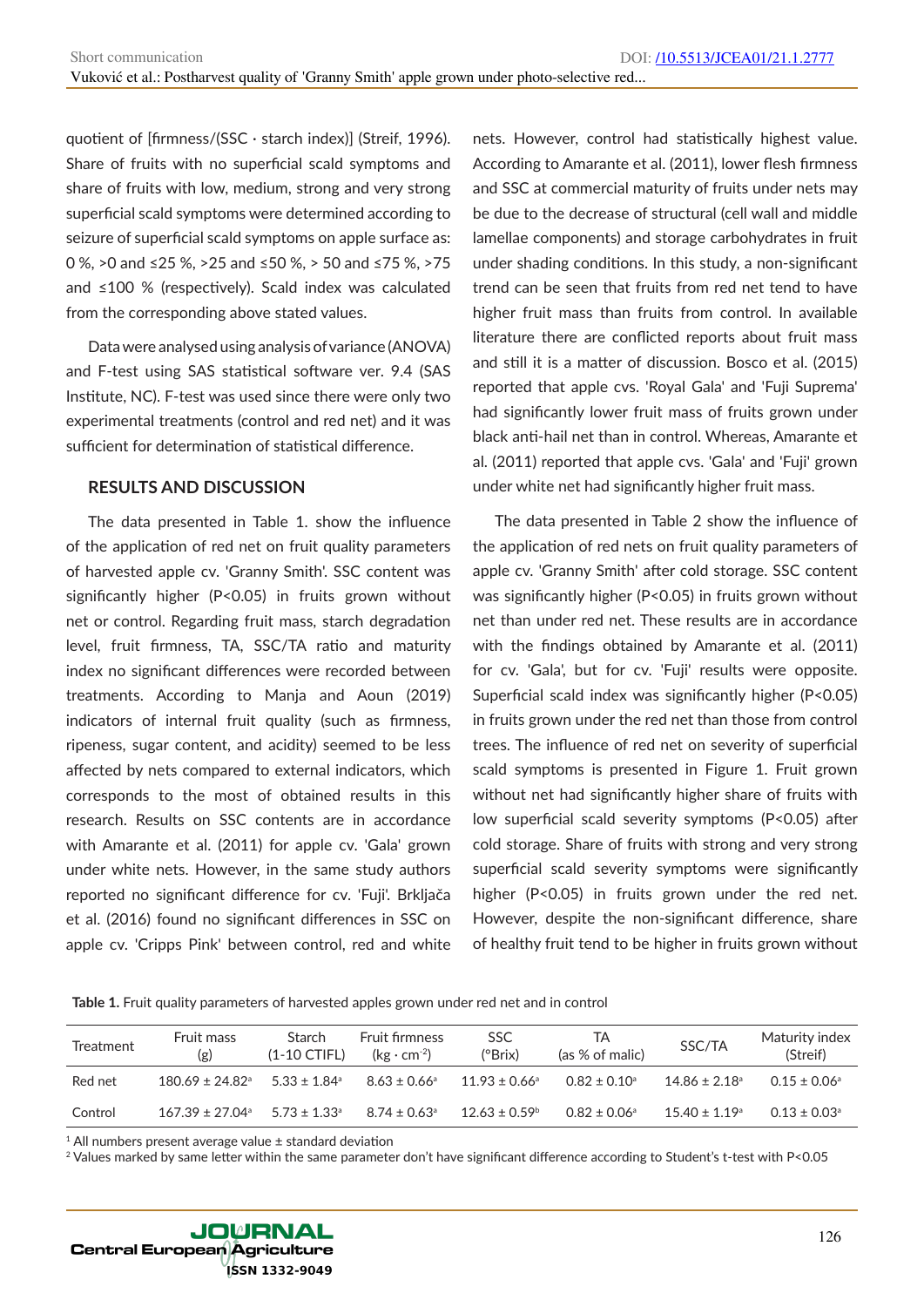| Treatment | Weight loss<br>$(\%)$        | <b>Fruit firmness</b><br>$(kg \cdot cm^{-2})$ | <b>SSC</b><br>(°Brix)         | ТA<br>(as % of malic)        | SSC/TA                        | Superficial<br>scald index |
|-----------|------------------------------|-----------------------------------------------|-------------------------------|------------------------------|-------------------------------|----------------------------|
| Red net   | $3.68 \pm 0.68$ <sup>a</sup> | $5.87 \pm 0.59$ <sup>a</sup>                  | $13.77 \pm 0.63$ <sup>a</sup> | $0.60 \pm 0.06$ <sup>a</sup> | $23.00 \pm 1.58$ <sup>a</sup> | $2.86 \pm 0.04^{\circ}$    |
| Control   | $3.94 \pm 0.93$ <sup>a</sup> | $6.02 \pm 0.65$ <sup>a</sup>                  | $14.47 \pm 0.53$ <sup>b</sup> | $0.61 \pm 0.06$ <sup>a</sup> | $23.75 \pm 2.52$ <sup>a</sup> | $2.23 \pm 0.15^{\circ}$    |

Table 2. Fruit quality parameters of apples grown under red net and in control after 4 months of regular air storage at 0°C

<sup>1</sup> All numbers present average value  $\pm$  standard deviation

<sup>2</sup> Values marked by same letter within the same parameter don't have significant difference according to Student's t-test with P<0.05





<sup>1</sup> Vertical bars present standard deviation

<sup>2</sup> Values marked by same letter within the same parameter don't have significant difference according to Student's t-test with P<0.05

**Figure 1.** Share of apples grown under red net and in control after 4 months of regular air storage at 0°C without and with low, medium, strong and very strong superficial scald severity symptoms

net while share of fruits with medium superficial scald symptoms tend to be higher in fruits grown under the red net. From these results it is evident that photo-selective red net increases sensitivity of apple cv. 'Granny Smith' on superficial scald. According to Lurie and Watkins (2012) scald is an expression of damage and death within the surface layers of cells in localized region and it usually develops after fruits have been removed from cold storage. It is reported that varieties vary greatly in susceptibility to scald, and that apple cv. 'Granny Smith' is susceptible (Emongor et al., 1994; Tsantili et al., 2007). Since occurrence of scald is more prevalent on earlier than later harvested fruit (Wilkinson and Fidler, 1973; Wang and Dilley, 1999), the higher susceptibility of fruit grown under red net can be due to delayed fruit ripening. Delayed fruit ripening is indicated by non-significant trend of starch degradation level and maturity index of

harvested fruits (Table 1.) and significantly higher TA after shelf life of fruits grown under red net (Table 3).

The data presented in Table 3 show the influence of the red photo-selective net on fruit quality parameters of apple cv. 'Granny Smith' after shelf life. Weight loss, SSC content (P<0.05) and SSC/TA ratio (P<0.05) were significantly higher in fruits grown without net. However, TA was significantly higher (P<0.05) in fruits grown under red nets than in control. In this study, TA became significantly higher in fruits grown under red nets only after shelf life, while Amarante et al. (2011) reported opposite trend regarding cv. 'Fuji'. Where, fruits grown under white nets had significantly higher TA after harvest while during cold storage and shelf life that difference was lost.